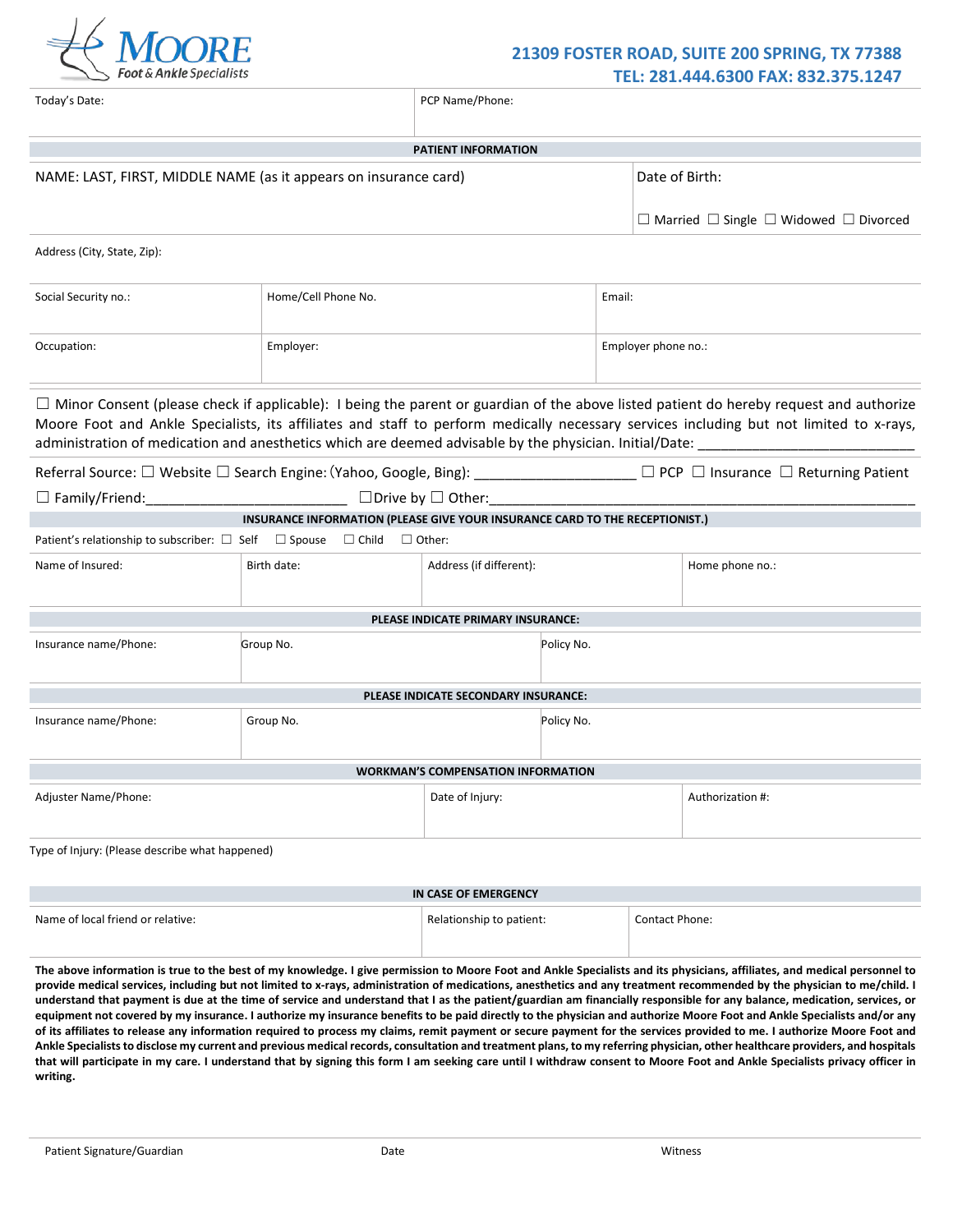

#### **PATIENT INFORMATION**

| Last name:                                                       | First Name:                                                                                                                                                                                                                                                          |
|------------------------------------------------------------------|----------------------------------------------------------------------------------------------------------------------------------------------------------------------------------------------------------------------------------------------------------------------|
| DOB:                                                             | Social Security #:                                                                                                                                                                                                                                                   |
|                                                                  | <b>RADIOLOGICAL EXAM FOR ALL PATIENTS</b>                                                                                                                                                                                                                            |
|                                                                  | $\Box$ I underst& that X-rays are needed to diagnose my condition & give my permission to have all necessary x-rays performed.                                                                                                                                       |
|                                                                  | RADIOLOGICAL EXAM FOR FEMALE PATIENTS BETWEEN THE AGES OF 10-55 YEARS OF AGE ONLY                                                                                                                                                                                    |
| exams. With those factors in mind, I am advising my doctor that: | I underst& that if I am pregnant & have x-rays taken which expose my lower torso to radiation, it is possible to injure the fetus.<br>I have been advised that the ten (10) days following onset of a menstrual period are generally considered to be safe for x-ray |
| $\Box$ To my knowledge: I am pregnant                            | $\Box$ I have had a tubal ligation                                                                                                                                                                                                                                   |
| $\Box$ I am not pregnant $\Box$ I am unsure                      | $\Box$ I have had a hysterectomy                                                                                                                                                                                                                                     |
| $\Box$ My menstrual period is late                               | $\Box$ I have begun menopause                                                                                                                                                                                                                                        |
| $\Box$ I have an IUD                                             | Initial/Date:                                                                                                                                                                                                                                                        |
|                                                                  | <b>COMPLIANCE &amp; DISCLOSURE UNDER TEXAS OCCUPATIONS CODE SECTION 102.006</b>                                                                                                                                                                                      |

 $\Box$  In compliance with Section 102.006 of Texas Occupations Code, Dr. Robert J. Moore III &/or Dr. Eric R. Blanson; for better care & in the best interest of their patients have an affiliation &/or remunerations with: Keystone Surgery Center, TOPS Specialty Surgical Hospital, The Woodl&s Surgery Center, Houston Northwest Hospital, St Luke's Springwood, Kingwood Memorial Hermann, Kindred Hospital-Kingwood, Day Spring Pharmacy, & Principle Pharmacy. I certify that I was informed of the alternate resources at the time of my decision-making & was assured by my attending physician that Moore Foot & Ankle Specialists, its affiliates, & the staff will not treat me differently if I choose an alternate provider or entity. I certify that my attending physician(s) have made referrals to the other non-participating providers or entities based only on the needs of my individual healthcare needs. I underst& that the provider's professional assessment in an effort to provide me with quality & affordable healthcare has advised me of (a) his/her affiliation, if any, with other doctors, facility that I am being referred (B) that he/she will receive, directly or indirectly remuneration for referring my care to the facility under the in-network or out of network coverage provided by my health carrier. I have read & understood this disclosure & authorize this referral to both innetwork or a non-participating & out of network provider(s) or entities.

## **OFFICE FINANCIAL POLICY-PLEASE READ**

 $\Box$  We are happy you selected Moore Foot & Ankle Specialists for your healthcare needs & look forward to working with you. To help you underst& your financial responsibility in relation to your medical care all services provided are expected at the time of service. If the patient is a minor the parent, guardian or adult accompanying the child will be financially responsible regardless of legal guardianship. **As a courtesy to you, we will bill your insurance provider with your consent however it will be your responsibility for payment of co-pays & deductibles not met at the time of service. In addition, any additional services such as X-rays, orthotics, injections, & durable medical equipment (DME) will be your responsibility if not covered by your insurance carrier. Moore Foot & Ankle Specialists automatically charges a \$50.00 fee for appointments not cancelled within 24 hours that is the sole responsibility of the patient & not the insurance. In addition, our office charges for medical records, medical forms, disability forms, FMLA paperwork, disability placard, notary signatures & any document requiring a physician signature or staff documentation. This is the sole responsibility of the patient.**

If payment cannot be made, & a patient's condition allows, appointments will be rescheduled until payment arrangements for services can be paid. Per the Moore Foot & Ankle Specialists policy, if a balance on your account is unpaid for 30 days your care & access to Moore Foot & Ankle Specialists, our providers &/or affiliates will be subject to permanent termination. Your account will also be referred for collection action &/or listed with an outside agency. There will be a \$50.00 fee for any returned checks. This notice fulfills our obligation to notify you of the possibility of collection action if your account is not resolved within 30 days. Expenses incurred by Moore Foot & Ankle Specialiststo collect this account shall be the responsibility of the person signing this agreement.

**I ACKNOWLEGE I HAVE BEEN INFORMED OF MOORE FOOT & ANKLE SPECIALISTS OPERATING PRACTICES & PROCEDURES. MY SIGNATURE AUTHORIZES MY PERMISSION TO CONTINUE CARE WITH MOORE FOOT & ANKLE SPECIALISTS & ITS AFFILIATES.**

| Signature: | Dale. |  |
|------------|-------|--|
|            |       |  |

Witness: \_\_\_\_\_\_\_\_\_\_\_\_\_\_\_\_\_\_\_\_\_\_\_\_\_\_\_\_\_\_\_\_\_\_\_\_\_\_\_\_\_\_\_\_\_\_\_\_\_\_\_\_\_\_\_Title: \_\_\_\_\_\_\_\_\_\_\_\_\_\_\_\_\_\_\_\_\_\_\_\_\_\_\_\_\_\_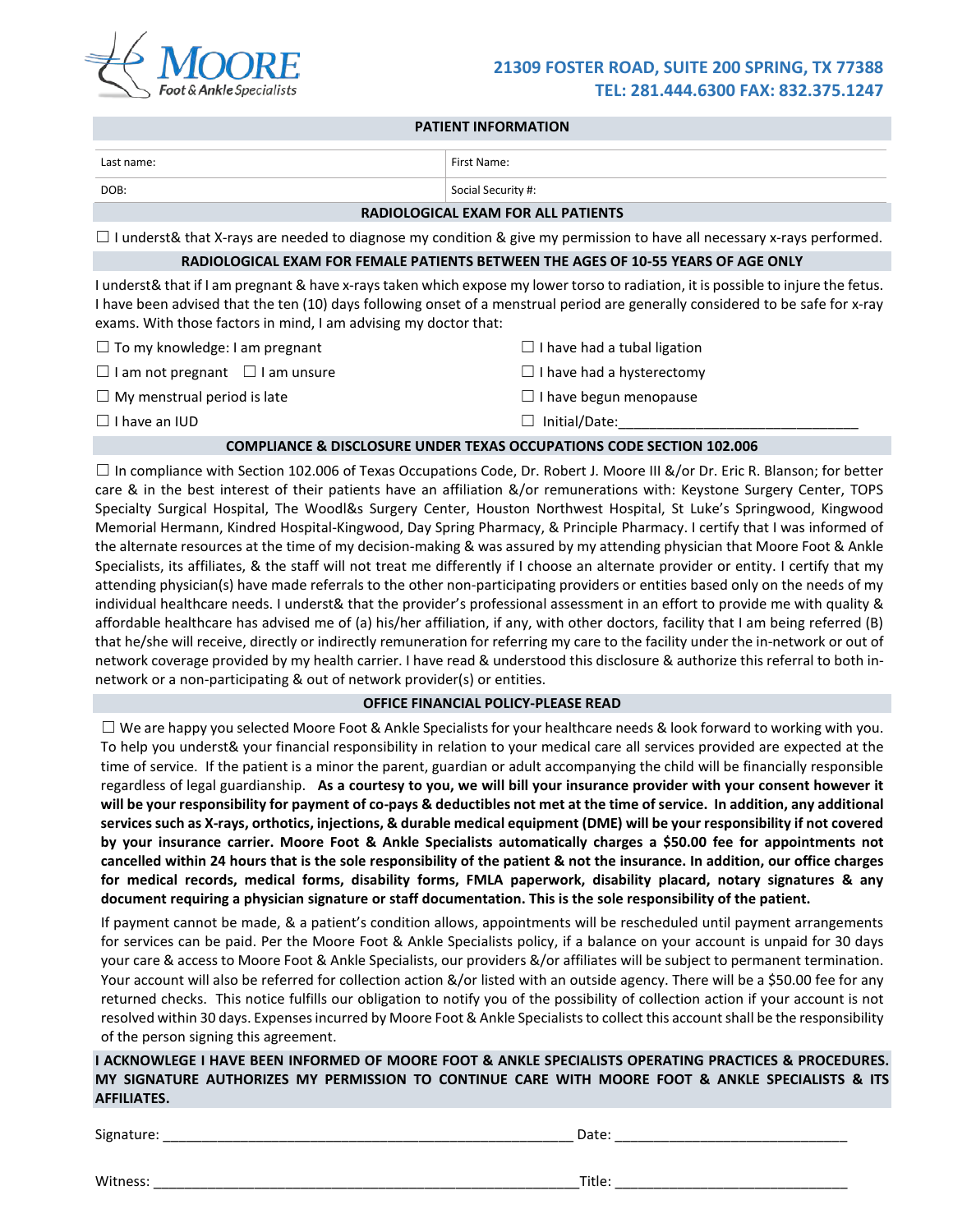

|                    | <b>PATIENT INFORMATION</b> |      |
|--------------------|----------------------------|------|
| Patient Last name: | First Name:                | DOB: |
|                    |                            |      |

## **ACKNOWLEDGEMENT OF PRIVACY PRACTICES**

 $\Box$  I have reviewed this office's Notice of Privacy Practices that explains how my protected health information (PHI) will be used and disclosed. I understand that I am entitled to receive a copy of this document and authorize the use and distribution as described.

## **HIPAA PATIENT AUTHORIZATION TO RELEASE PROTECTED HEALTH INFORMATION**

 $\Box$  I give my authorization to release my protected health information including results of my laboratory test, X-ray and/or any test and treatment plans to the listed designated individuals/entities. I understand that Moore Foot and Ankle Specialists may leave voice mail, send electronic correspondence or fax results pertaining to appointment information, financial information and/or treatment plans. I understand that this authorization is valid for an effective period of one year. I understand that I may withdrawal my consent at any time and will submit my request in writing to Moore Foot and Ankle Specialist's privacy officer.

| Name: | Relationship to patient: | Phone No.: |
|-------|--------------------------|------------|
| Name: | Relationship to patient: | Phone No.: |
| Name: | Relationship to patient: | Phone No.: |
| Name: | Relationship to patient: | Phone No.: |
| Name: | Relationship to patient: | Phone No.: |

 $\Box$  I do not wish to share any information to anyone other than myself.

#### **FOR MINORS ONLY**

I being the parent of the above listed patient give my authorization to release my child's protected health information including results of my laboratory test, X-ray and/or any test and treatment plans to the listed designated individuals/entities who are authorized to bring my child to his/her appointments.

| Name: | Relationship to patient: | Phone No.: |
|-------|--------------------------|------------|
| Name: | Relationship to patient: | Phone No.: |

| Signature: | Date: |  |
|------------|-------|--|
|            |       |  |
|            |       |  |
| Witness:   | Date: |  |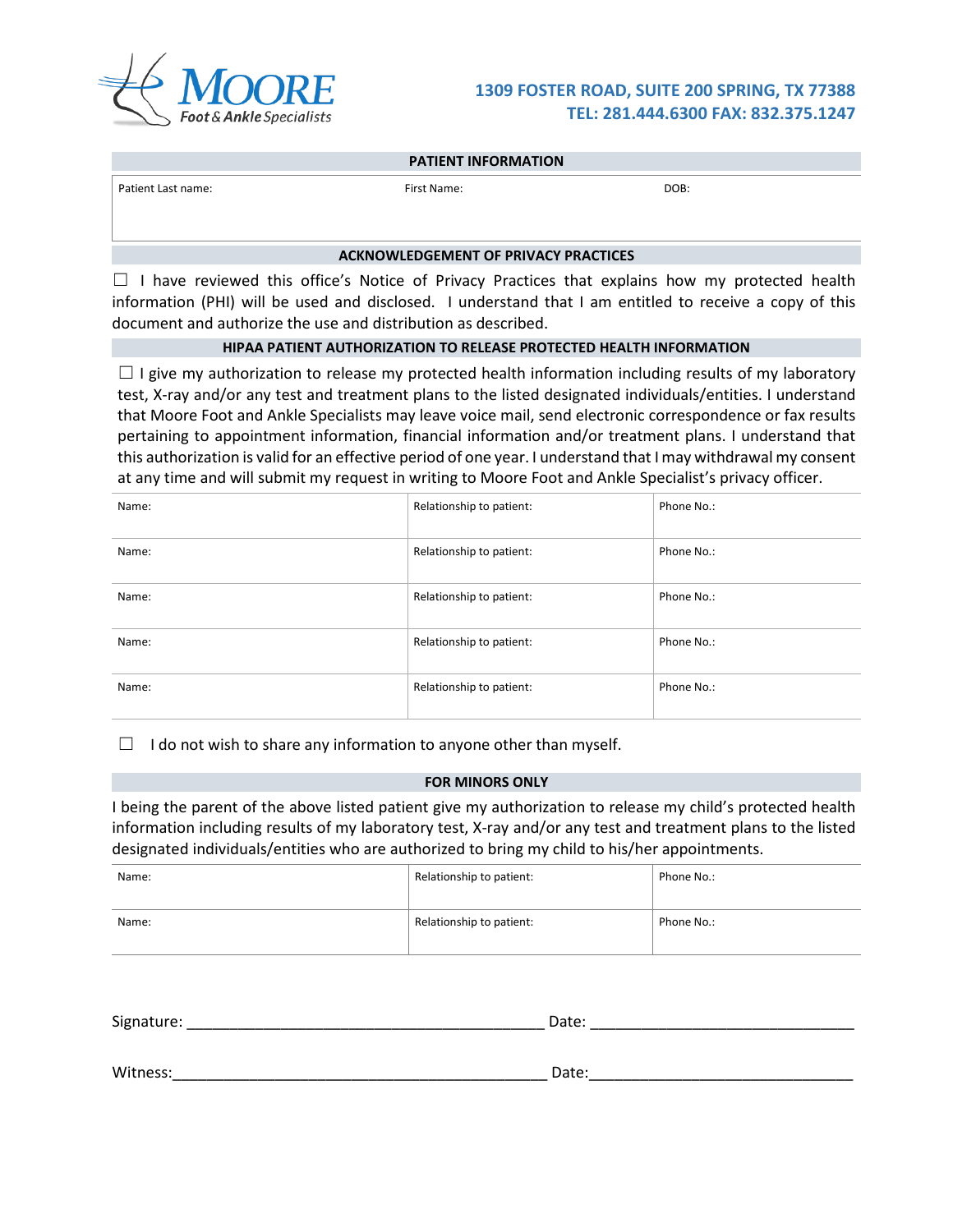

## **PATIENT INFORMATION**

| Last name: | First Name:        | Height/Weight: |
|------------|--------------------|----------------|
| DOB:       | Social Security #: | Shoe Size:     |
|            |                    |                |

**MEDICAL/FAMILY HISTORY**

Reason for today's Visit: Is this due to an injury? □ Yes □ No (Please explain)

Treating extremity: ☐ Left Foot ☐ Left Ankle ☐ Right Foot ☐ Right Ankle

|   |    | Please mark yes (Y) or no(N); Indicate any family history (F) |   |   |    |                             |    |              |    |                                      |   |       |                         |
|---|----|---------------------------------------------------------------|---|---|----|-----------------------------|----|--------------|----|--------------------------------------|---|-------|-------------------------|
| N | F. | <b>Condition</b>                                              | Y | N | F. | Condition                   | ΥI | $\mathsf{N}$ | F. | Condition                            | Y | $N$ F | Condition               |
|   |    | Alcoholism                                                    |   |   |    | Chest Pain                  |    |              |    | <b>HIV Positive</b>                  |   |       | <b>RSD</b>              |
|   |    | Anemia                                                        |   |   |    | <b>Circulatory Problems</b> |    |              |    | Kidney Problems                      |   |       | Stroke                  |
|   |    | Anxiety                                                       |   |   |    | Depression                  |    |              |    | Leg Cramps                           |   |       | <b>Thyroid Problems</b> |
|   |    | <b>Arthritis</b>                                              |   |   |    | <b>Diabetes</b>             |    |              |    | Liver Disease                        |   |       | Tuberculosis            |
|   |    | <b>Articifial Heart Valve</b>                                 |   |   |    | <b>Eating Disorder</b>      |    |              |    | Lung/Respiratory                     |   |       | Ulcers (Stomach)        |
|   |    | Artificial Joint                                              |   |   |    | Epilepsy                    |    |              |    | <b>Mental Illness</b>                |   |       | <b>Venereal Disease</b> |
|   |    | Asthma                                                        |   |   |    | Fibromyalgia                |    |              |    | Plebitis/Clots                       |   |       | Weight Change           |
|   |    | <b>Back Problems</b>                                          |   |   |    | Gout                        |    |              |    | Psoriasis                            |   |       |                         |
|   |    | <b>Bleeding Disorder</b>                                      |   |   |    | <b>Heart Disease</b>        |    |              |    | <b>Other Conditions:</b>             |   |       |                         |
|   |    | On Coumadin                                                   |   |   |    | Hemophilia                  |    |              |    |                                      |   |       |                         |
|   |    | Cancer                                                        |   |   |    | <b>Hepatitis</b>            |    |              |    |                                      |   |       |                         |
|   |    | <b>Chemical Dependency</b>                                    |   |   |    | High Blood Pressure         |    |              |    |                                      |   |       |                         |
|   |    | <b>Tobacco User</b>                                           |   |   |    | <b>High Cholesterol</b>     |    |              |    |                                      |   |       |                         |
|   |    |                                                               |   |   |    | <b>DIABETICS ONLY</b>       |    |              |    |                                      |   |       |                         |
|   |    | Check One: $\Box$ Diet-Controlled (No Medication)             |   |   |    | $\Box$ Oral Medication      |    |              |    | $\Box$ Insulin Dependent             |   |       |                         |
|   |    | Insulin Dosage: _______________                               |   |   |    |                             |    |              |    | Years diagnosed with diabetes: _____ |   |       |                         |
|   |    | Physician treating diabetes:                                  |   |   |    |                             |    |              |    |                                      |   |       |                         |

**FOOT DIAGRAM**

PLEASE INDICATE AREA OF CONCERN/ISSUE:

PAIN: ☐ DULL ACHE

☐ SHOOTING ☐ BURNING

☐ SHARP

☐ THROBBING



PAIN:  $\Box$  DULL ACHE ☐ SHOOTING ☐ BURNING ☐ SHARP ☐ THROBBING